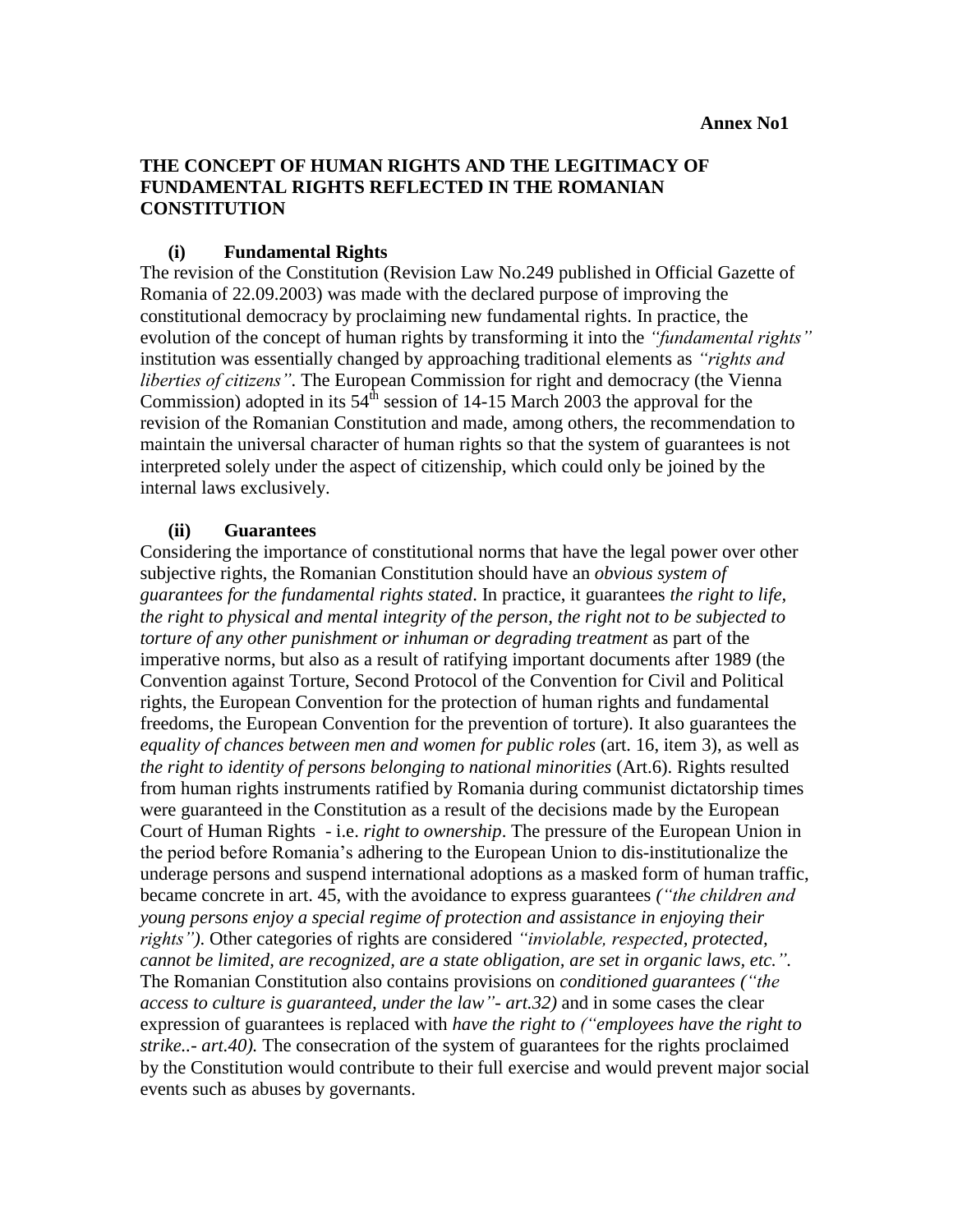#### **(iii) Regime of Treaties**

In art 11, item 3, the Romanian Constitution states the following: "if a treaty to which Romania is to become part to has dispositions that are contrary to the Romanian Constitution, the ratification can only take place after the revision of the Constitution". Moreover, the attributions of the Constitutional Court also include decisions on the constitutionality of treaties or other international agreements. *In our opinion, the law makers did not envisage the distinction between human rights treaties that raise the legal force of fundamental rights stipulated in the constitutions of democratic states and the bilateral agreements.* In reformulating the articles we should remind that the legal regime of treaties is regulated by two international documents namely: the Convention on the rights of Treaties made by the States (Vienna 1969) and the Convention on the right of treaties between States and international organizations (Vienna, 1986).

#### **(iv) Constitutional Justice**

*"The Constitutional Court guarantees the supremacy of the Constitution"*(art.140). Starting from this we should once more appeal to *extending the system of guarantees*  expressed in the articles of the Romanian Constitution. Otherwise, the value of art.11 ("the Romanian states abides to fulfill as such and in good faith the obligations resulted from the treaties it is part to"; "the treaties ratified by the parliament, according to the law, are part of the internal right") and art.21 ("the constitutional dispositions on the *rights and liberties of the citizens* - !!! will be interpreted and applied according with the Universal Declaration of Human Rights, with the pacts and other treaties Romania is part to"; "if there is a mismatch between the pacts and treaties on fundamental human rights to which Romania is part and the internal legislation, the international regulations have priority, except for the cases where the constitution of the internal laws contain more favorable dispositions"), will not contribute to the jurisprudence of constitutional justice in order to rationalize power.

The most important functions of the Constitutional Court related to the mechanism of protection of fundamental rights are: *"the control of the constitutionality of laws and decisions over exceptions of non-constitutionality of the laws"* (art.144 item a) and *"it decides on the exceptions of non-constitutionality on laws and ordinances raised before court or commercial arbitration instances* " (art.144 item c).

Until present it is a fact that the infringement of certain rights is massively caused not by the provisions of laws, but by the unconstitutional interpretation of parts of the law by the competent authorities. According with the provisions of the Constitution and of the organic law of the Court, the access to constitutional justice is possible through institutions qualified by law with a right to claim (e.g. Ombudsman). Therefore, the legal consequences of human rights in the case of physical persons are inexistent in constitutional acts. Considering the serious human rights infringements materialized in cases where Romania was sentenced by decisions of the ECHR in Strasbourg, it is imperative for Romania to *introduce the constitutional* complaint as a means of direct access of the person to the constitutional justice for the protection of fundamental rights. The revision of the Constitution in this sense would be an added-value as the function of constitutional claim is not consumed by the individual protection of the fundamental rights. In defending their rights, the citizens initiate a procedure that serves the objective constitutional law, as well as its development by interpreting the Constitution in concrete